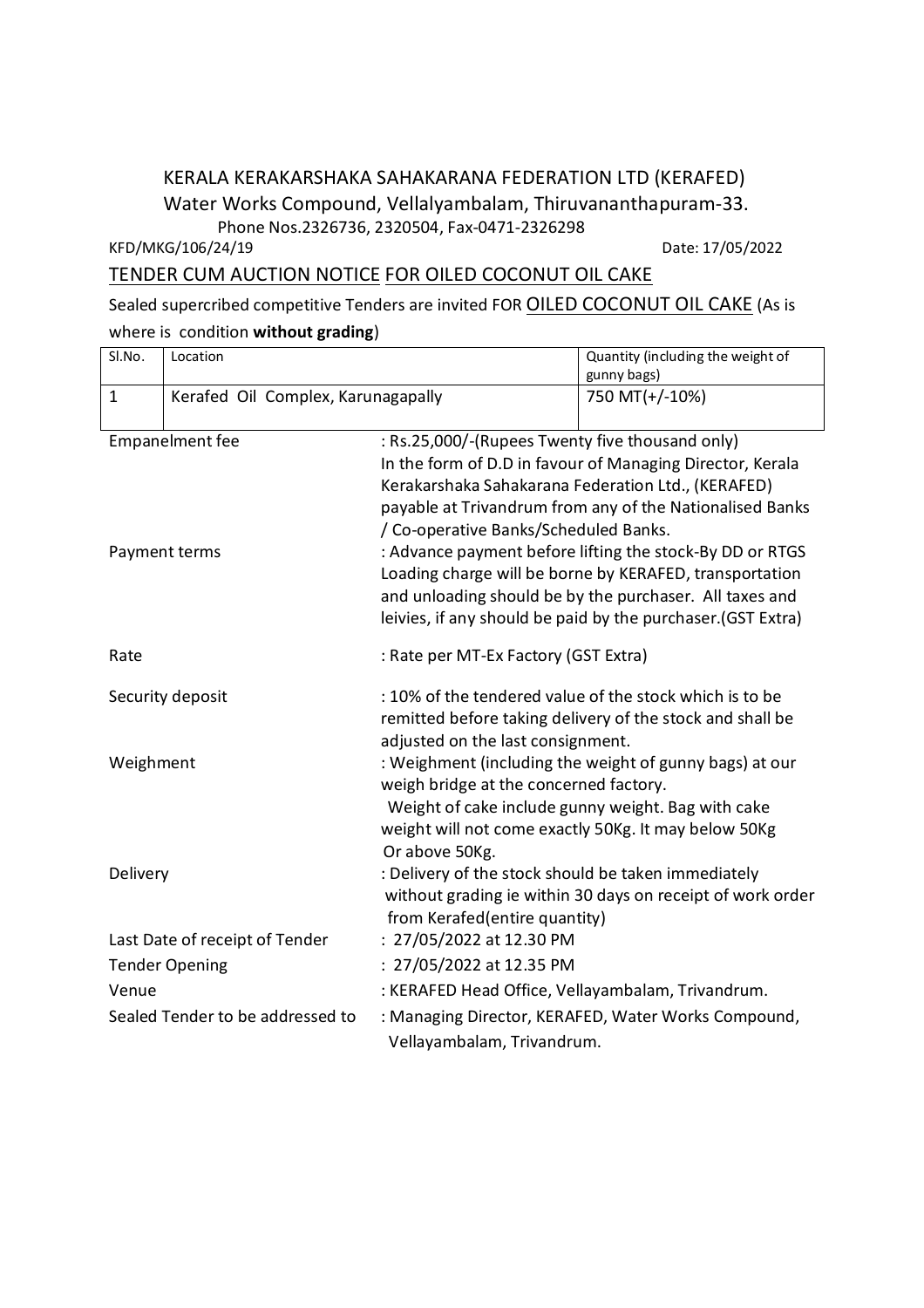All empanelled parties are requested to physically present at the tender opening venue and requested to submit their rates in a sealed cover. Those who are not in a position to attend physically can send their rates in a sealed cover through courier/registered post/any other media before tender opening. Firstly auction will be conducted and then tender opening. Rates obtained through tender/auction, whichever rates is higher that rate is accepted. Rates obtained through E mail is not accepted under any circumstances.

For any clarification please contact 0471-2321660, 9847957049.

Sd/- MANAGING DIRECTOR

TENDER Form Next Page